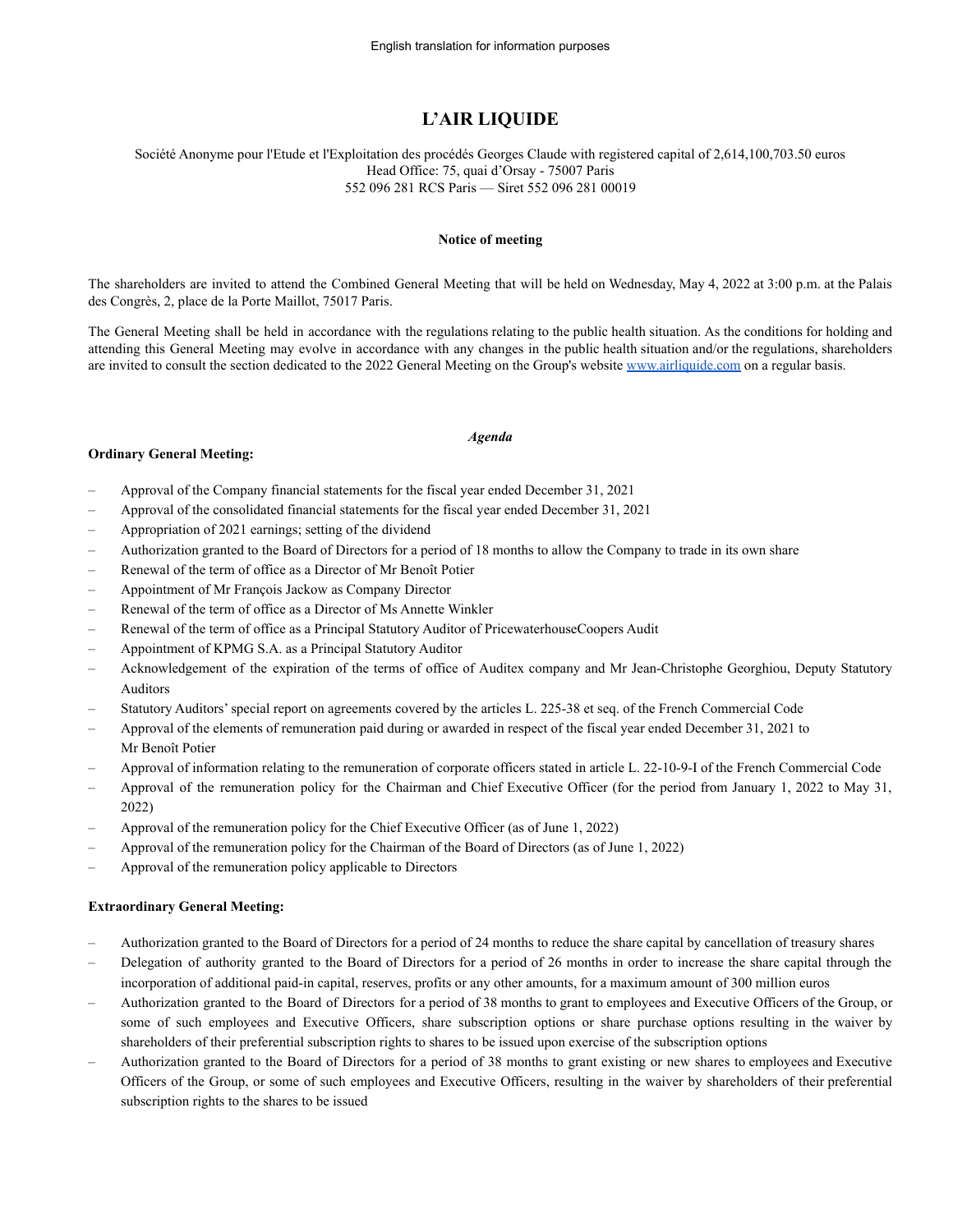- Delegation of authority granted to the Board of Directors for a period of 26 months to perform share capital increases, with cancellation of preferential subscription rights, reserved for members of a company or group savings plan
- Delegation of authority granted to the Board of Directors for a period of 18 months to perform share capital increases, with cancellation of preferential subscription rights, reserved for a category of beneficiaries
- Amendment of article 11 of the articles of association (Composition of the Board of Directors) relating to the time limit for the acquisition of the Company's shares by the Directors
- Amendment of article 14 of the articles of association (Board of Directors' meetings and deliberations) to allow the Board of Directors to take decisions by written consultation
- Amendment of article 12 (Organization and management of the Board of Directors) and of article 13 (General Management) of the articles of association concerning the modification of the age limit provided in the articles of association for the Chief Executive Officer in an emergency situation
- Amendment of article 17 of the articles of association (Audit of the Company) concerning the appointment of Deputy Statutory Auditors
- Harmonization of articles 8 (Rights and obligations governing shares), 18 (General Meetings) and 23 (Disputes) of the Company's articles of association with the legal and regulatory provisions in force

# **Ordinary General Meeting:**

– Powers for formalities

### **Draft resolutions**

Draft resolutions that will be submitted to the shareholders have been published in the preliminary notice meeting on February 23, 2022, in the French legal gazette (Bulletin des Annonces Légales Obligatoires - BALO), n°23.

————————————————————

### **A. Attendance at the General Meeting**

### **Any shareholders, regardless of the number of shares held, may take part in the General Meeting.**

Shareholders may attend the Meeting:

- personally;
- or voting by correspondence;
- or by granting proxy to the Meeting Chairman;
- or by granting proxy to the spouse or partner with whom a French civil solidarity pact has been signed, another shareholder, or any other person (physical person or legal entity) of their choice under the terms and conditions set forth in articles L. 225-106 and L. 22-10-39 of the French Commercial Code or even without specifying a representative.

For any proxy granted by a shareholder without indication of a representative, the Chairman of the General Meeting will vote in favor of the adoption of the draft resolutions presented or approved by the Board of Directors, and will vote against the adoption of all other draft resolutions.

In accordance with article R. 22-10-28 of the French Commercial Code, a shareholder who has already cast his/her vote by mail, sent a proxy or requested his/her admission card to the Meeting, or a certificate of attendance, may no longer opt for another means of participation.

In accordance with article R. 22-10-28 of the French Commercial Code, shareholders may attend the Meeting if they can justify:

– for registered shares: the book-entry of the shares in the registered share accounts kept by the Company at 00:00, Paris time, on Monday, May 2, 2022;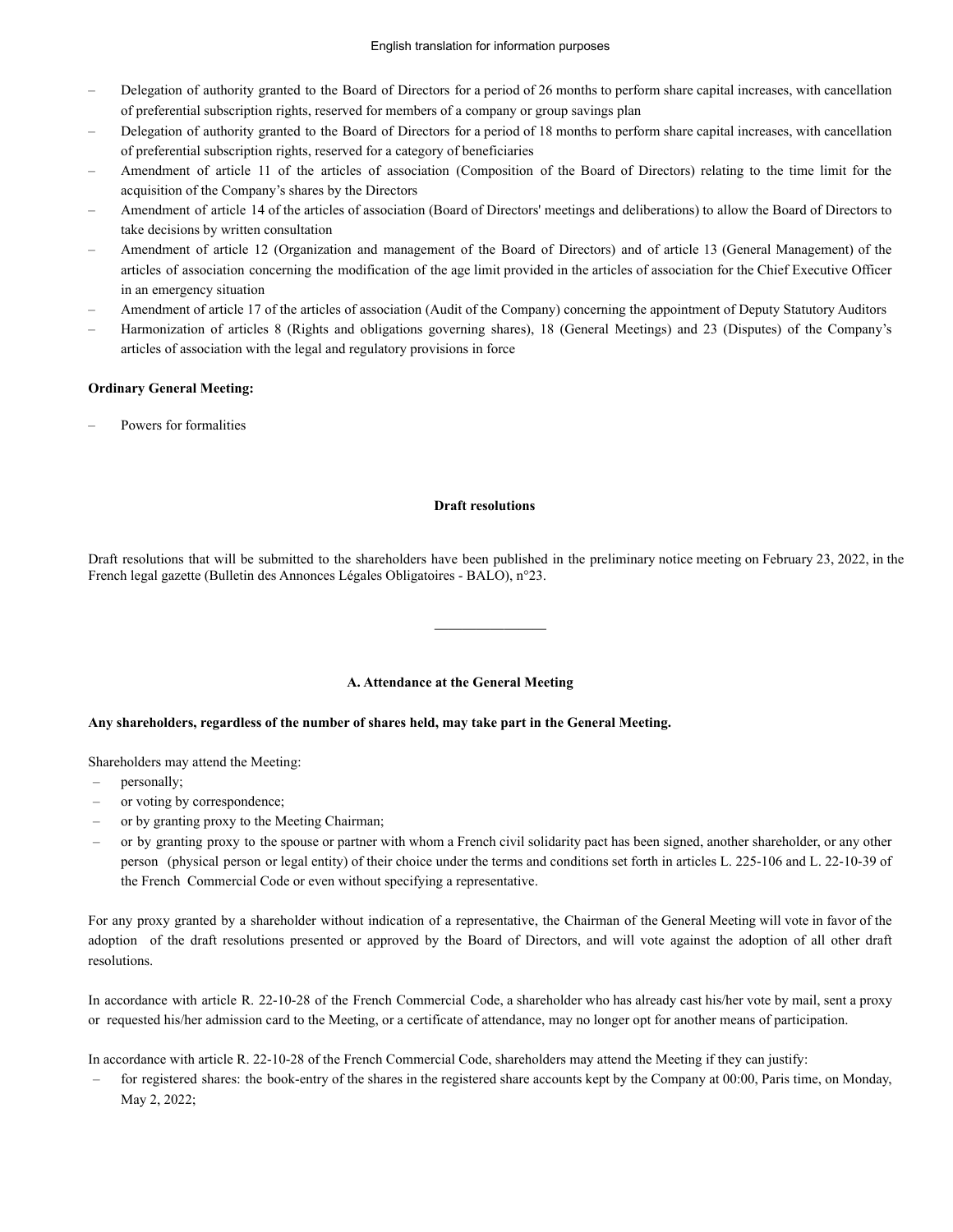– for bearer shares: the book-entry of the shares (where applicable, in the name of the intermediary registered on behalf of the shareholder under the regulatory and legal terms and conditions) in the bearer share accounts kept by the duly empowered intermediary at 00:00, Paris time, on Monday, May 2, 2022. The duly empowered intermediaries shall append a certificate of attendance to the proxy or correspondence voting form or the admission card request drawn up in the name of the shareholder or on behalf of the shareholder represented by the registered intermediary.

Only those shareholders who are able to justify this capacity at 00:00, Paris time, on Monday, May 2, 2022, under the aforementioned terms and conditions, may attend this General Meeting.

A shareholder may at any time sell all or some of his/her shares:

- should the sale occur prior to 00:00, Paris time, on Monday, May 2, 2022, the vote cast by mail, proxy or admission card or a certificate of attendance, shall be invalidated or amended accordingly, depending on the case. Accordingly, the duly empowered intermediary holding the account shall inform the Company or authorized representative of the sale and send it the necessary information;
- any sale or transaction performed after 00:00, Paris time, on Monday, May 2, 2022, by whatever means, shall neither be notified by the duly empowered intermediary nor taken into consideration by the Company.

Intermediaries registered on behalf of shareholders who are not resident for tax purposes in France and benefiting from a general authorization to manage shares may transfer or issue under their own name the shareholders' votes. Under article L. 228-3-2 of the French Commercial Code, they must reveal the economic shareholder to the issuer.

Furthermore, Air Liquide offers shareholders the option of voting by Internet, prior to the General Meeting using the Votaccess secure voting platform accessible either:

- via the Company's website, [www.airliquide.com,](http://www.airliquide.com) under the Investors section, which will redirect the shareholder automatically to the dedicated voting website [https://www.actionairliquide.com,](https://www.actionairliquide.com) for holders of registered shares; or
- via the website of their account-holding institution for holders of bearer shares.

This option is only available to holders of bearer shares whose account-holding institution is a member of the Votaccess system and that proposes this service for this General Meeting.

Prior to the General Meeting, each shareholder may use this electronic platform to request an admission card, communicate voting instructions, appoint or revoke a proxy, or receive a confirmation of receipt of the vote under the conditions detailed below.

### *1. Attendance at the General Meeting in person:*

Any shareholder wishing to attend the General Meeting in person may request an admission card.

A unique 20 euros attendance fee will be paid to all shareholders who attend a valid General Meeting in person, regardless of the number of admission cards presented on the day of the General Meeting or the number of proxies represented.

### **1.1 Admission card request sent by mail**

Any shareholder wishing to attend the General Meeting in person may ask for an admission card request form by sending a letter to:

- for registered shares: the Company's head office at the following address, Air Liquide, Direction du Service Actionnaires, 75, quai d'Orsay, 75007 Paris;
- for bearer shares: to the account-holding institution managing the shares.

Only requests received by no later than Thursday, April 28, 2022 shall be processed. To facilitate their reception, shareholders wishing to attend the General Meeting are asked to request their admission card as early as possible.

Shareholders shall send their voting forms so that the Company receives them by no later than midnight, Paris time, on Saturday, April 30, 2022:

- for registered shares: directly to the Company;
- for bearer shares: to the account-holding institution managing the shares, who will forward it to the Company.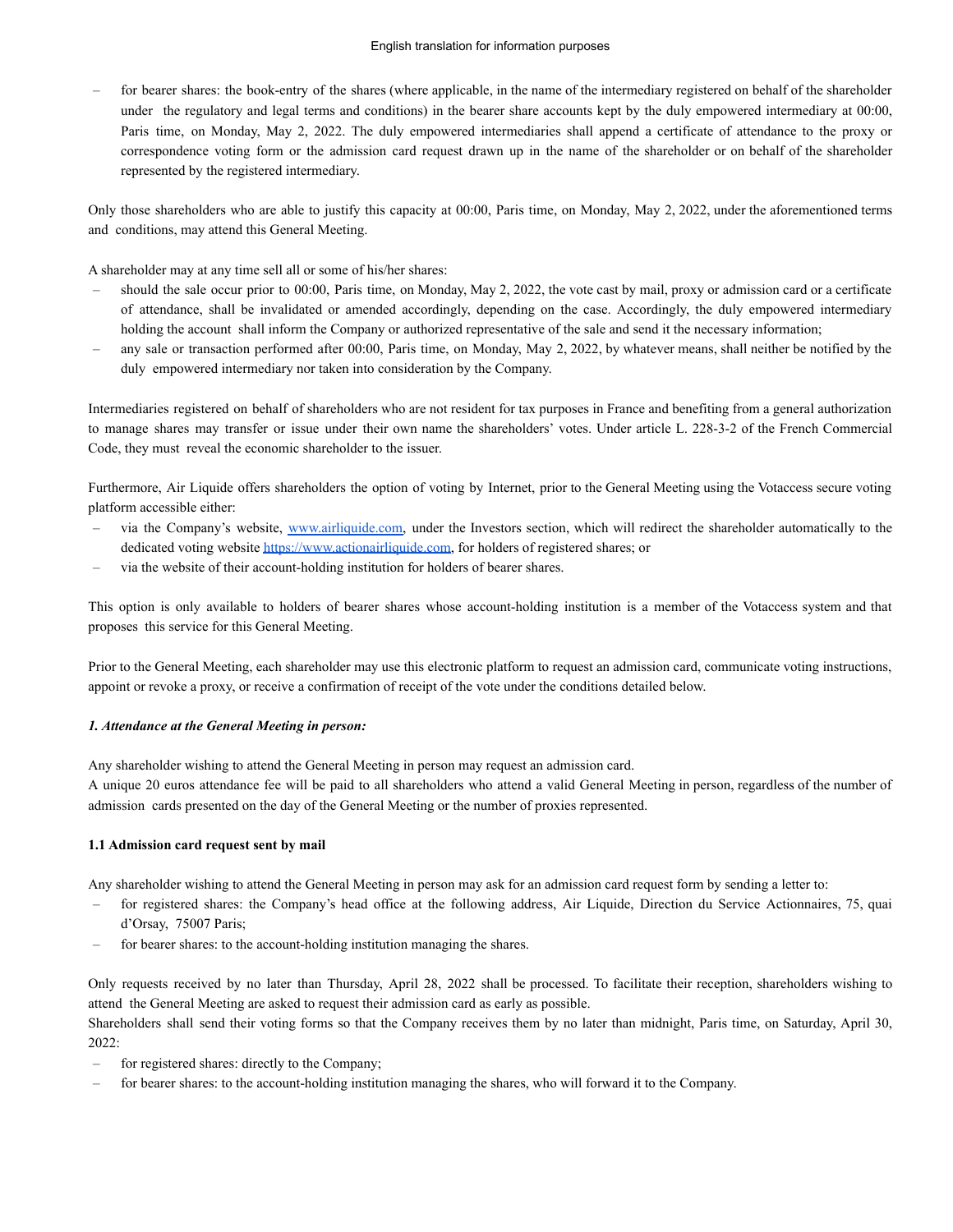No form received by the Company after midnight, Paris time, on Saturday, April 30, 2022 will be taken into account. Admission cards will be sent to shareholders by mail.

## **1.2 Admission card request sent electronically**

Any shareholder wishing to attend the General Meeting in person may also request an admission card electronically as follows:

- for registered shares: on the Votaccess secure platform via the Company's website, [www.airliquide.com,](http://www.airliquide.com) under the Investors section, which will redirect the shareholder automatically to the dedicated voting website <https://www.actionairliquide.com>. Shareholders may connect to their online Account using their email and access code;
- for bearer shares: via the Internet portal of the account-holding institution managing the shares and which will indicate to holders of bearer shares which voting systems that institution makes available to the shareholders whose securities accounts it maintains (Votaccess voting system or other electronic and standardized voting systems). Consequently, bearer shareholders interested in this service are invited to contact their account holder in order to find out more about the conditions of access and use of the various electronic voting solutions.

Shareholders may then, at their own choice, download their admission cards through the Votaccess platform, or request it by mail.

The Votaccess platform for this General Meeting shall open on Monday, April 11, 2022. The ability to request an admission card by Internet prior to the General Meeting shall end at 3 p.m., Paris time, on Tuesday, May 3, 2022. In order to avoid potential congestion of the Votaccess platform, shareholders are strongly recommended not to wait until the eve of the General Meeting to input their instructions.

# **1.3. Certificate of attendance**

In any case, a certificate of attendance shall be issued by the duly empowered intermediary to bearer shareholders who wish to attend the Meeting in person and who have not received their admission card by midnight on the second business day preceding the date of the Meeting, i.e. Monday, May 2, 2022. They may attend the Meeting by presenting themselves with an identity card and the certificate of attendance.

Holders of registered shares, who have not received their admission card on the date of the General Meeting, may attend the Meeting by presenting themselves with an identity card at the Reception desk.

# *2. Voting by correspondence or proxy:*

### **2.1 Voting by correspondence or proxy by mail**

Any shareholder wishing to vote by correspondence or proxy may request a proxy or correspondence voting form by sending a letter to:

- for registered shares: the Company's head office at the following address, Air Liquide, Direction du Service Actionnaires, 75, quai d'Orsay, 75007 Paris;
- for bearer shares: to the account-holding institution managing the shares.

Only requests received by no later than Thursday, April 28, 2022 inclusive shall be processed.

Shareholders shall send their voting forms so that the Company receives them by no later than midnight, Paris time, on Saturday, April 30, 2022:

- for registered shares: directly to the Company;
- for bearer shares: to the account-holding institution managing the shares, who will forward it to the Company.

No form received by the Company after midnight, Paris time, on Saturday, April 30, 2022 will be taken into account in the voting at the General Meeting.

Shareholders are reminded that in order to grant a proxy, the voting form must be completed and signed, detailing the full name and address of the shareholder and the full name and address of the proxy.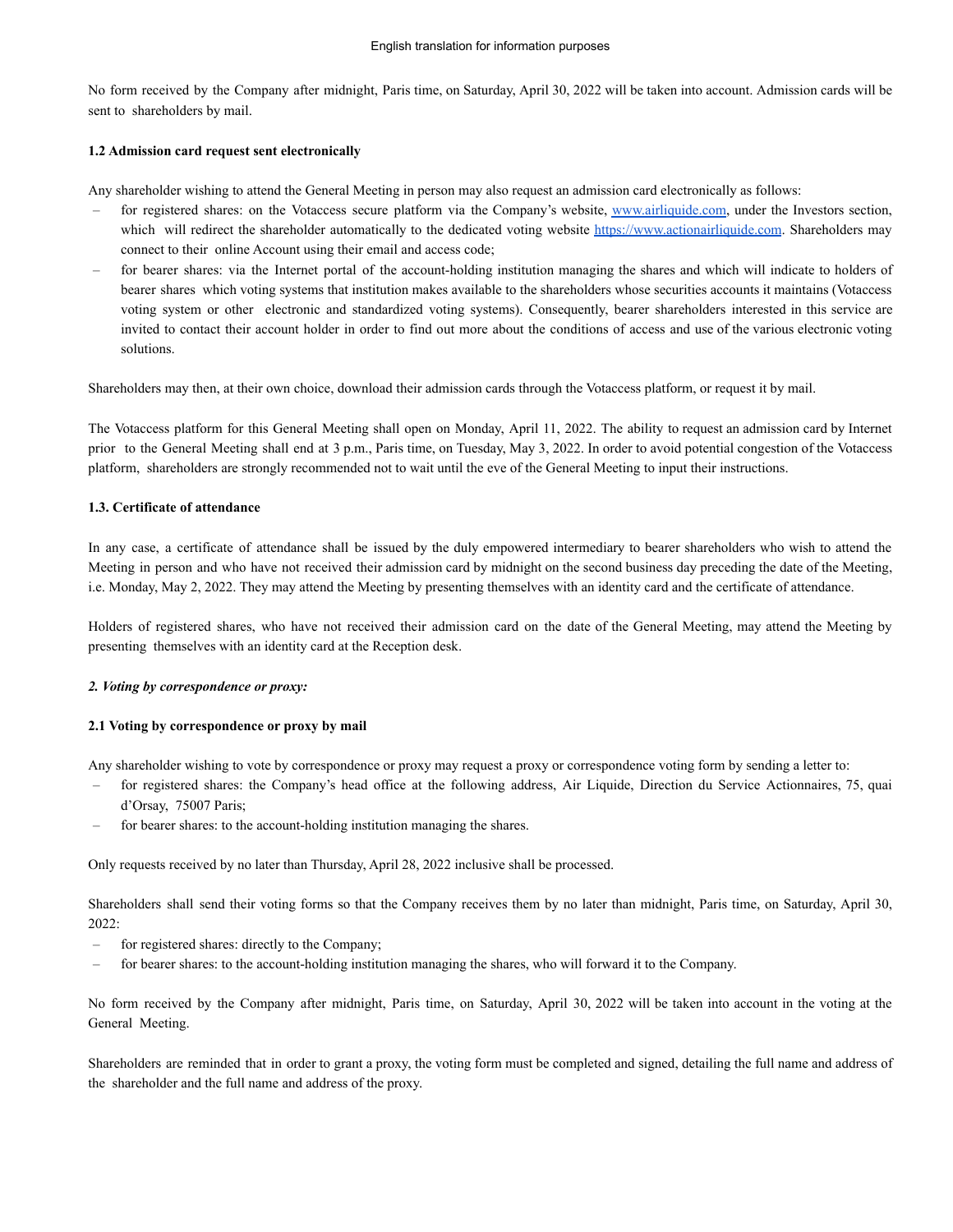A shareholder may revoke his/her proxy, bearing in mind that the revocation should be made in writing under the same conditions as the appointment and transmitted to the Company. To appoint a new proxy after revocation, a shareholder shall ask the Company (if he/she holds registered shares) or his/her financial intermediary (if he/she holds bearer shares) to send him/her a new proxy voting form with the wording "Change of Proxy", and should return it so that the Company will receive it by no later than midnight, Paris time, on Saturday, April 30, 2022.

#### **2.2 Voting by absentee ballot or proxy electronically**

Any shareholder wishing to vote by correspondence or proxy over the Internet, prior to the General Meeting, may communicate their voting instructions as follows:

- for registered shares: on the Votaccess secure platform via the Company's website, [www.airliquide.com,](http://www.airliquide.com) under the Investors section, which will redirect the shareholder automatically to the dedicated voting website <https://www.actionairliquide.com>. Shareholders may connect to their online Account using their email and access code;
- for bearer shares: via the Internet portal of the account-holding institution managing the shares and which will indicate to holders of bearer shares which voting systems that institution makes available to the shareholders whose securities accounts it maintains (Votaccess voting system or other electronic and standardized voting systems). Consequently, bearer shareholders interested in this service are invited to contact their account holder in order to find out more about the conditions of access and use of the various electronic voting solutions.

Pursuant to the provisions of article R. 22-10-24 of the French Commercial Code, the appointment or revocation of a proxy may be notified electronically, in accordance with the same procedures as described above.

The Votaccess platform for this General Meeting shall open on Monday, April 11, 2022. The ability to vote or appoint or revoke a proxy over the Internet prior to the General Meeting shall end at 3 p.m., Paris time, on Tuesday, May 3, 2022. In order to avoid potential congestion of the Votaccess platform, shareholders are strongly recommended not to wait until the eve of the General Meeting to input their instructions.

Shareholders who have cast their votes via the Votacess platform will receive an electronic confirmation of receipt of the vote.

### **B. Filing of written questions**

In accordance with article R. 225-84 of the French Commercial Code, a shareholder who wishes to submit written questions may send, by no later than the fourth working day preceding the date of the General Meeting, i.e. midnight, Paris time, on Thursday, April 28, 2022, his/her questions by registered letter with acknowledgment of receipt to the following address: Air Liquide, Président du Conseil d'Administration, 75, quai d'Orsay, 75007 Paris, or by e-mail to the following address: [general.meeting@airliquide.com](mailto:general.meeting@airliquide.com), together with a certificate of book-entry for holders of bearer shares.

Responses to written questions may be published directly on the Company's website, at the following address: [www.airliquide.com](http://www.airliquide.com), under the Investors section.

### **C. Documents made available to the shareholders**

All documents, which should be made available for consultation by shareholders with respect to this General Meeting, may be consulted at the Company's head office at 75, quai d'Orsay, 75007 Paris, under the terms and conditions stipulated in the applicable legal and regulatory provisions.

Furthermore, the documents which are to be presented at the General Meeting will be published on the Company's website [www.airliquide.com,](http://www.airliquide.com) under the Investors section, at least 21 days prior to the date of the General Meeting, in accordance with the applicable legal and regulatory provisions.

The General Meeting shall be webcast live, in full and available via playback on the Company's website: [www.airliquide.com](http://www.airliquide.com).